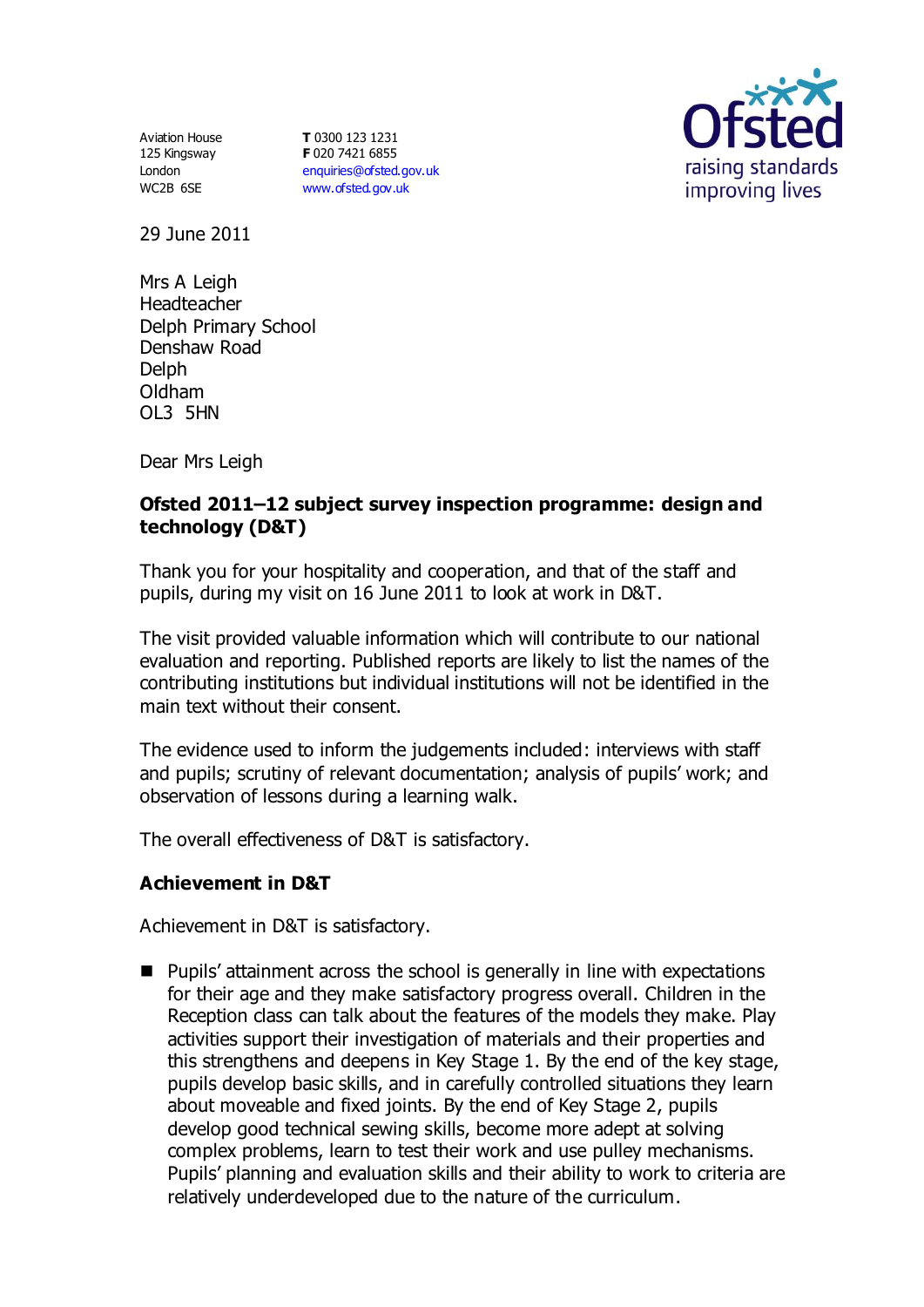$\blacksquare$  Pupils enjoy making their models move and acquiring technical skills in food preparation and sewing. They follow rules to work safely and collaborate well in teamwork situations.

## **Quality of teaching in D&T**

The quality of teaching in D&T is satisfactory.

- Teachers' management of lessons and use of a range of strategies and good questioning skills to promote learning are significant strengths of the teaching and were observed in all lessons. Teaching assistants were used effectively to support pupils, particularly those with special educational needs and/or disabilities, to complete the work. Computers and video conferencing helped to support learning very well, for example to record pupils' experiments in using pneumatic systems and to enable Reception Class pupils to learn about toys and the materials used to make them in the past.
- Tasks were well chosen to engage pupils and hold their interest and they did so very effectively. However, the contribution they made to pupils' progress and learning about D&T and to meeting users' needs varied. For example, pupils learnt how to make levers to make pop-up fathers' day cards, but opportunities to use this knowledge to personalise them to their father's interests were constrained by the topic.

# **Quality of the curriculum in D&T**

The quality of the curriculum in D&T is satisfactory.

■ A strong emphasis on making models, using textiles, and good opportunities to make food and to learn about other cultures characterise the curriculum. The organisation of the school's curriculum into topics provides a breadth of experiences but the relevance of D&T knowledge and skills varies in the tasks and activities in the topics. The school has not analysed the topics to ensure that they promote progression and pupils' good achievement in D&T. Contexts for pupils' designing and making are not sufficiently focused on making functional products that meet the needs of different users. Too often pupils' designing is set in a historical period or is overly concerned with decoration. Opportunities to learn about current technological developments are limited and the school rightly identify a need to review the curriculum in D&T plans.

### **Effectiveness of leadership and management in D&T**

The effectiveness of leadership and management in D&T is satisfactory.

 $\blacksquare$  The subject leader has a good overview of the quality of work taking place and has tackled issues of storage and resources effectively. Close links with art, design and craft are well established and reflected in pupils' work. The school's vision for D&T is changing. It is linked to aspirations to prepare pupils for a changing technological world but this is at an early